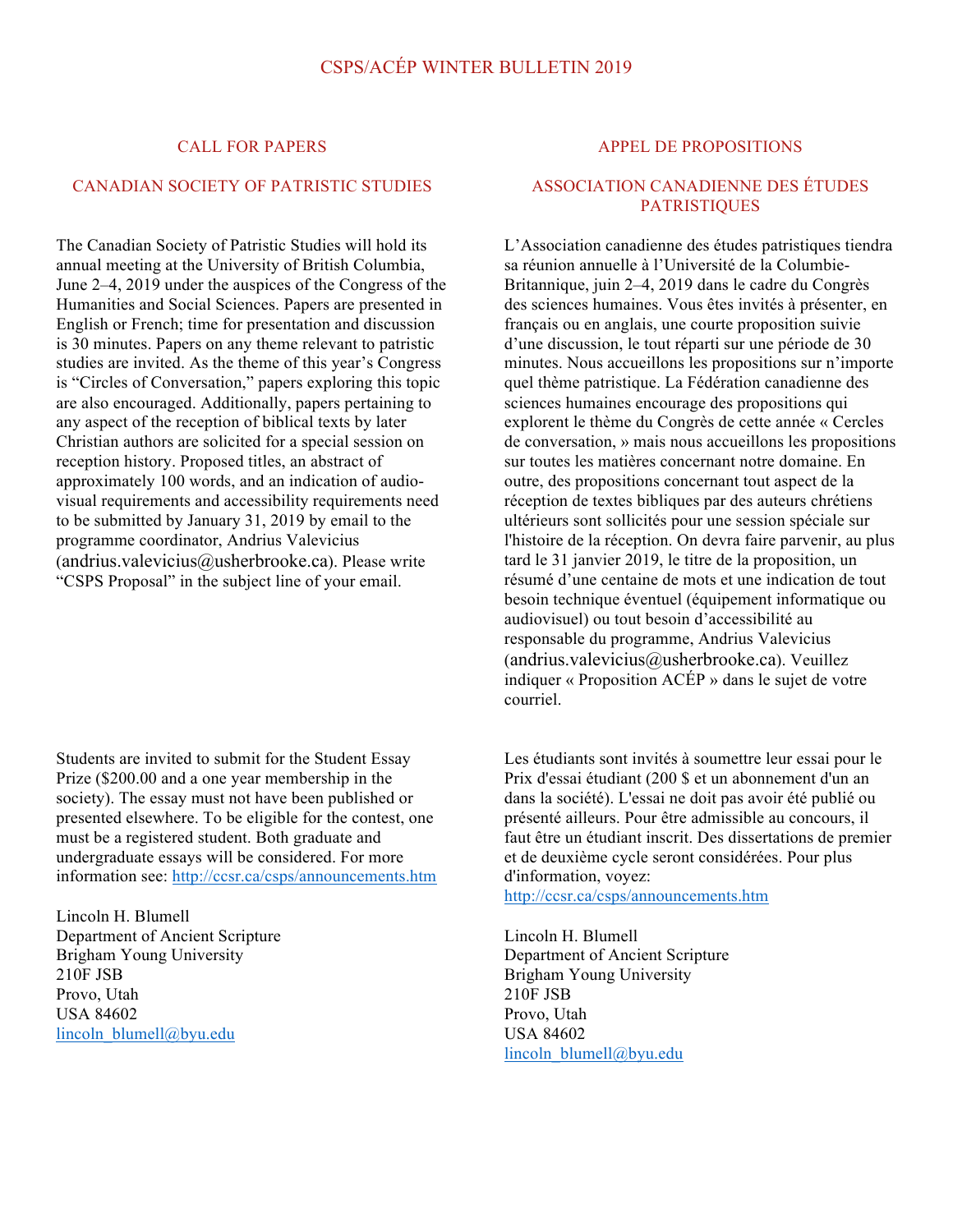## RAPPEL DU TRÉSORIER/ REMINDER FROM THE TREASURER

Un simple rappel aux membres qui n'ont pas encore renouvelé le paiement de leur cotisation annuelle. Les frais s'élèvent aux montants suivants:

Membership rates are as follows:

- **\$75.00** regular member (\$40.00 membership + \$35.00 *Studies in Religion* subscription) / membrerégulier avec abonnement à *Sciences Religieuses*
- **\$40.00** as regular member, already receive *SR* / membrerégulierrecevant déjà *SR*
- **\$47.00** student or retired member (\$17.00 membership + \$30.00 *Studies in Religion* subscription) / membre étudiant/ retraité, avecabonnement à *SR*
- **\$17.00** as student/retired member, already receive *SR* / membre étudiant/retraité recevant déjà *SR*

Cheques or money orders may be in Canadian or US currency. If you are submitting in US currency, please add \$5.00 for handling fees.

SVP faire parvenir le paiement de votre cotisation au trésorier, Steven Muir, à l'adresse cidessous:

Please send your membership fee to the treasurer, Steven Muir, at the address below:

Steven C. Muir, Ph.D., Professor of Religious Studies Concordia University of Edmonton 7128 Ada Boulevard Edmonton, Alberta, Canada T5B 4E4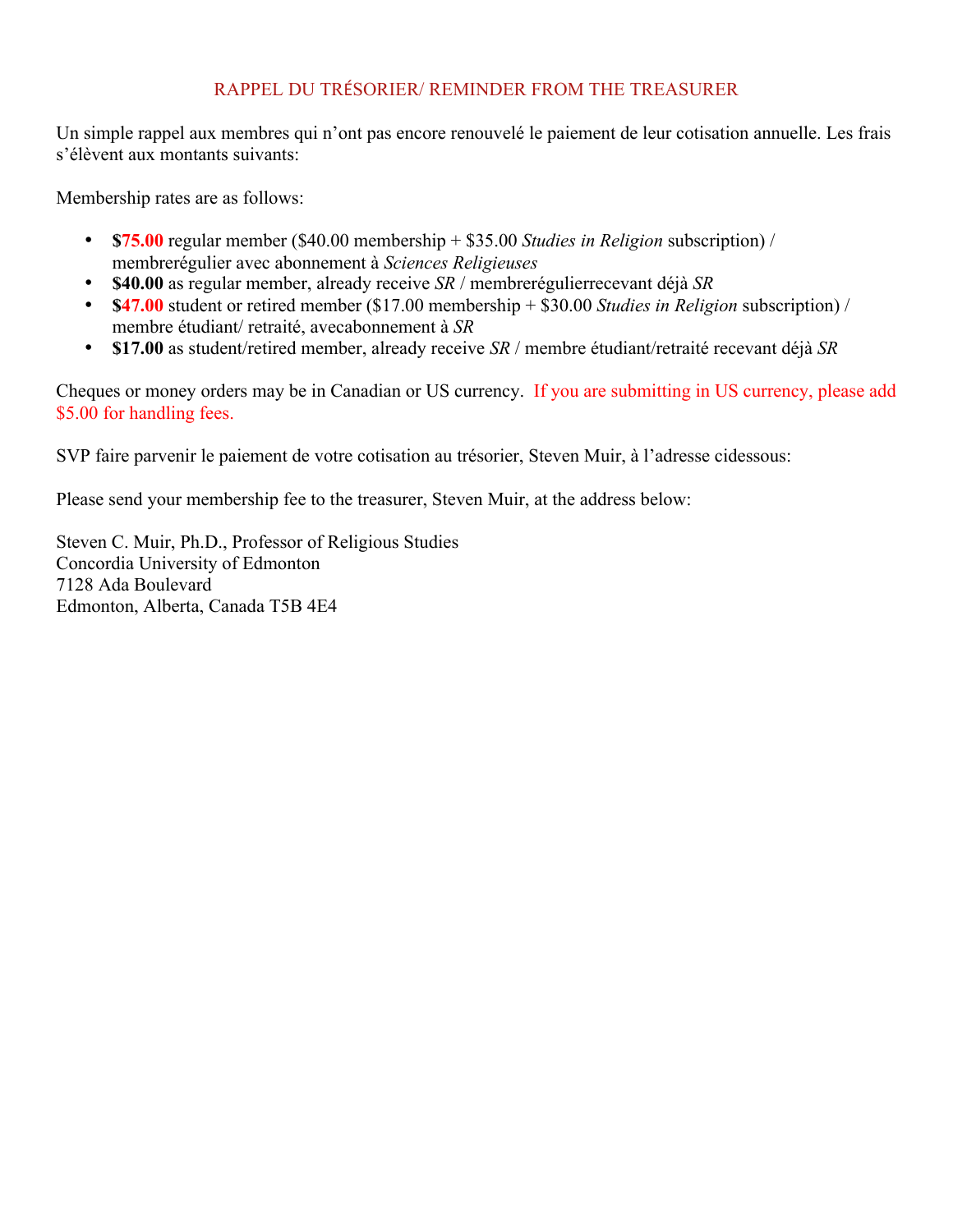#### NOUVELLES/NEWS

# **PUBLICATIONS**:

Lincoln H. Blumell

- "Epistolary Christianity: A Survey of the Earliest Christian Letters from Egypt." Pages 129–148 in *Thought, Culture, and Historiography in Christian Egypt, 284–641 AD*. Edited by Tarek M. Muhammed and Cornelia Römer. Cambridge: CUP, 2018.
- "Another Letter from the Archive of Phaies: A Ptolemaic Case of *quid pro quo*." *Ancient Society* 48 (2018): 1–8 (with Chiara Aliberti).
- "The Ancient Greek Papyri of Aichi Prefectural University," *KOTONOHA* 187 (2018): 1–5 (in Japanese "愛知県立大学の古代ギリシャのパピルス", with Kerry Hull).
- "Another Letter from Antonius Longus to his Mother Nilous." *Bulletin of the American Society of Papyrologists* 55 (2018): 45–57 (with Emily Cole and Willeke Wendrich).
- "Horus, Isis, and the Dark-Eyed Beauty: A Series of Magical Ostraca in the Brigham Young University Collection." *Archiv für Papyrusforschung und verwandte Gebiete* 64.1 (2018): 199–259 (with Korshi Dosoo).
- "Two Greek Inscriptions from Karanis." *Tyche, Beiträge zur Alten Geschichte, Papyrologie und Epigraphik* 32 (2018): 1–5 (with Chiara Aliberti).

## Paul C. Burns

- "Augustine of Hippo: The Christian life: Then and Now." Pages 209–222 in *Sources of the Christian Self: A Cultural History of Christian Identity*. Edited by James M. Houston and Jens Zimmermann. Grand Rapids: Eerdmans, 2018.
- "Augustine of Hippo: The Christian life: Then and Now." *Crux* (forthcoming, Spring 2019).

#### John Horman

"Translation matters: The Coptic translation of Thomas" in *Religion and education in antiquity: Studies in honour of Michel Desjardins.* Edited by Alex Damm. Leiden/Boston: Brill, 2019.

#### Naoki Kamimura

- "Patrons and Intellectuals: Augustine's Correspondence with Women." In *Ad/In-Spiration to Con-viviality: The Contribution of Women to the Culture of Life-Sharing*. Edited by Hisao Miyamoto. Tokyo: Kyoyusha, (forthcoming, 2019).
- "Constructing the Sacred in Late Antiquity: Jerome as a Guide to Christian Identity." In *Memories of Utopia: The Revision of Histories and Landscapes in Late Antiquity.* Edited by Bronwen Neil and Kosta Simic. London and NewYork: Routledge, (forthcoming, 2019).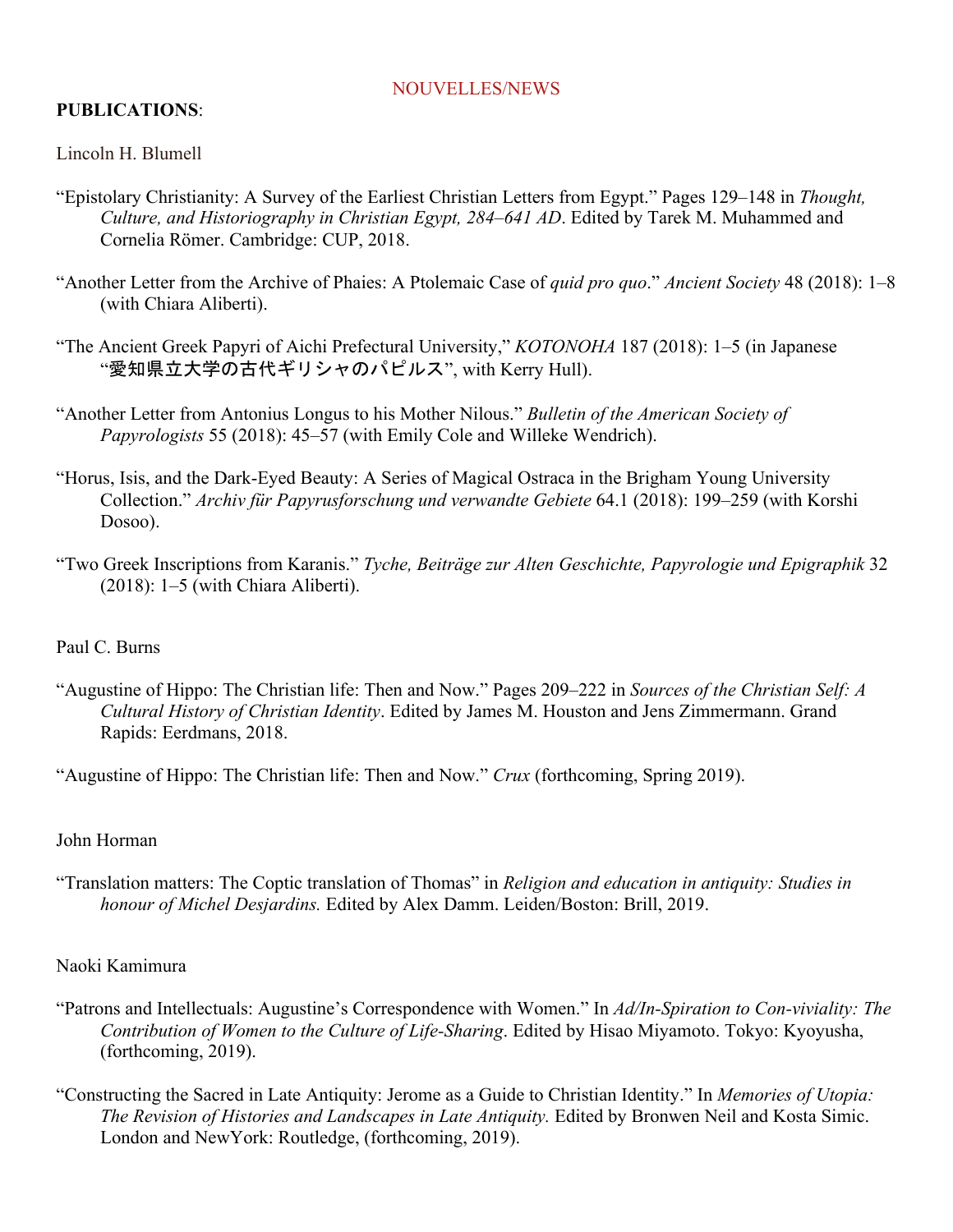## Robert Kitchen

- "Which One Is He? Narsai of Nisibis on Moses and the Divine Name and Essence and a Few Plagues," *Journal of the Canadian Society of Syriac Studies* 18 (2018): 15-23.
- "Timothy I of Baghdad: A Stranger in His Own Land." Pages 257–274 in *Sources of the Christian Self: A Cultural History of Christian Identity*. Edited by James M. Houston & Jens Zimmerman. Grand Rapids: Eerdmans, 2018.
- English Translation of Isaac of Antioch, Memra 68, "On the Vigil which took place in Antioch; and On 'It is Good to Give Thanks to the Lord'" (Appendix) in Glenn Peers, "Isaac of Antioch's Organ and the Media of Musical Subjects" *Journal of Early Christian Studies* 26.1 (2018) 75-109, see 103-109.
- "Three Young Men Redux: The Fiery Furnace in Narsai and Jacob of Sarug." Pages 73–84 in *Literature, Rhetoric, and Exegesis in Syriac Verse.: XVII International Conference on Patristic Studies, Oxford 2015*. Edited by Jeffrey E. Wickes & Kristian S. Heal. *Studia Patristica*; Leuven: Peeters, 2018.

## Mona Takorek LaFosse

"Those Who Hear: The Power of Learners in 1 Timothy" in *Religion and Education in Antiquity: Studies in Honour of Michel Desjardins*. Edited by Alexander Damm. Leiden/Boston: Brill, 2019.

#### Steven Muir

"Greek Piety and the Charge against Socrates," *Mouseion*, Series III, Vol. 15 (2018): 389-406.

*Early Christian Ritual Life.* Edited with Richard DeMaris and Jason Lamoreaux. New York: Routledge, 2018.

"Accessing Divine Power and Status." Pages 38–54 in *Early Christian Ritual Life.* Edited by DeMaris, Lamoreaux and Muir. New York: Routledge, 2018.

## Edwina Murphy

- *The Bishop and the Apostle: Cyprian's Pastoral Exegesis of Paul*. Berlin: De Gruyter, 2018.
- *Deacons and Diakonia in Early Christianity: The First Two Centuries.* Edited with Bart J. Koet and Esko Ryökäs. Tübingen: Mohr Siebeck, 2018.

"Imitating the Devil: Cyprian on Jealousy and Envy," *Scrinium* 14 (2018): 75-91.

"Sin No More: Healing, Wholeness and the Absent Adulteress in Cyprian's Use of John," *Revue d'études augustiniennes et patristiques* 64 (2018): 1-15.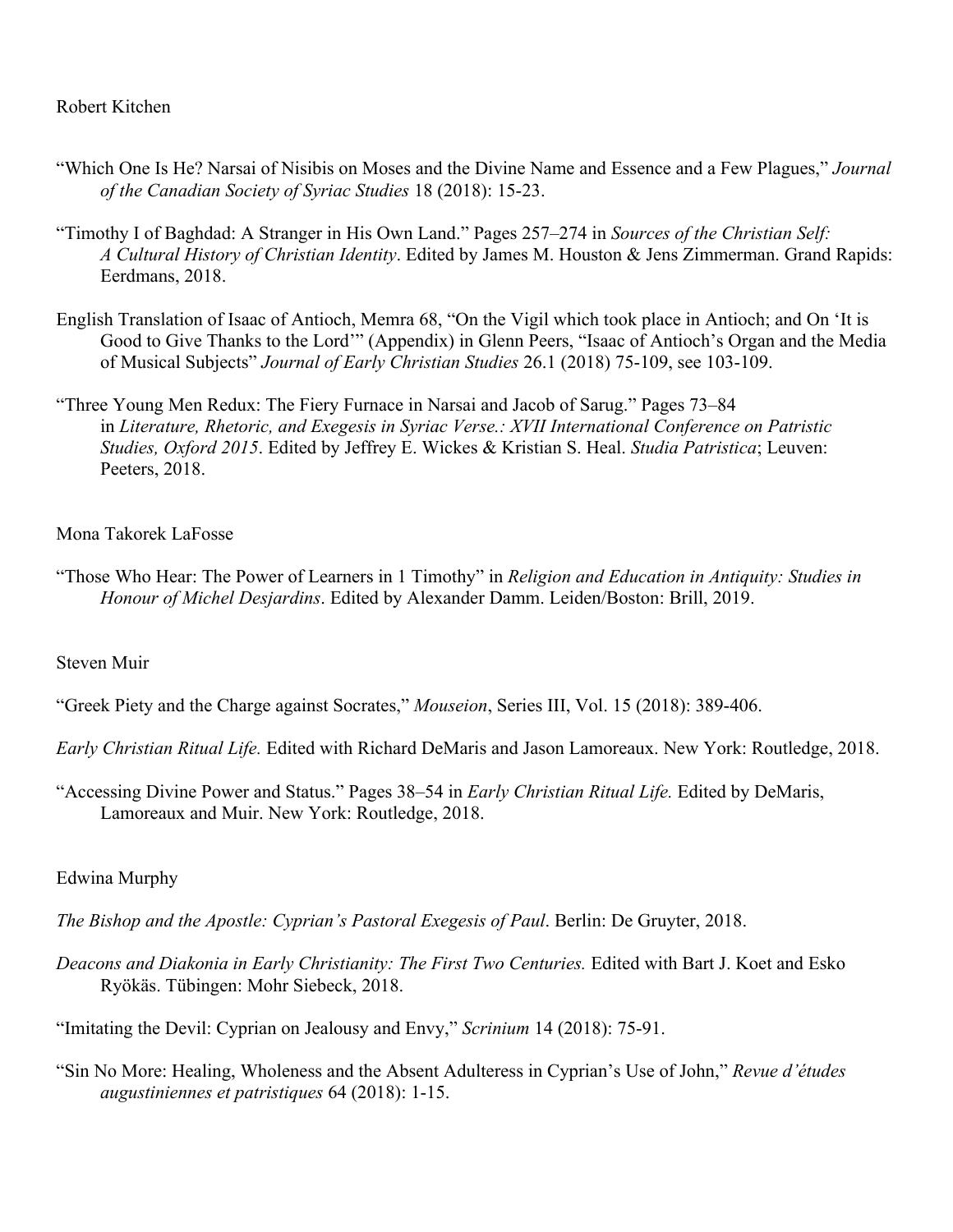## **OTHER NEWS/AUTRE NOUVELLES**:

#### **New Positions**

John Abad was recently appointed assistant professor at St. Augustine's Seminary at the Toronto School of Theology.

## **Fellowships**

Miriam DeCock was awarded a Marie Sklodowska-Curie Postdoctoral fellowship at Aarhus University's Department of Theology. She will work with Anders-Christian Jacobsen on a project entitled, "Origen as Interpreter of the Psalms: Contributions from his Recently Discovered *Homilies on the Psalms* (Codex Monacensis Graecus 314)."

Robert Kitchen was awarded the Dietrich Reinhart OSB Fellowship in Eastern Christian Manuscript Studies (Spring 2018), Hill Museum & Manuscript Library, St. John's University, Collegeville, Minnesota.

## **Defended Doctoral Theses**

John Abad completed his dissertation, "Religion and Identity in Roman North Africa: the Apologetics of Tertullian" at the University of Toronto's Department of Classics under the supervision of Andreas Bendlin.

Miriam DeCock completed her dissertation, "Alexandrian and Antiochene Exegesis and the Gospel of John" at McMaster University's Department of Religious Studies under the supervision of Peter Widdicombe.

## **Public Talks**

Lincoln Blumell will deliver a lecture entitled "The Classroom of Didymus the Blind: A Late-Fourth Century Alexandrian Grammarian" at the *Seminar of Ancient and Eastern Christianity*, Tokyo, in May 2019.

#### *In memoriam* **- Charles Kannegiesser**

Written and submitted by Theodore de Bruyn, University of Ottawa

In a festschrift published in 2008 in honour of Charles Kannegiesser, Lorenzo DiTommaso and Lucian Turcescu offer a glimpse of the remarkable *cursus* of Charles, from his origins as the eldest son of a station master in Alsace, France, to his time in Canada as an adjunct professor at Concordia University, Montreal, after his retirement in 1991 as Catherine F. Huisking Professor of Theology at the University of Notre Dame.<sup>1</sup> Raised in a nominally Catholic family, Charles became deeply interested in Catholicism as a result of a personal emotional crisis in the midst of the Second World War. He was directed toward the Jesuits by a parish priest, entering the order as a novice in 1945 and being ordained as a priest in 1958.

Charles' educational formation during and after those years was remarkable even for an aspiring and then eventual Jesuit: a Baccalauréat de Lettres-Philosophie from Strasbourg in 1945; the Diplôme d'Études Littéraires Supérieures (Greek, Latin, French Literature, German Language) from the Sorbonne in 1949; three licenses, one in Philosophie Ecclésiastique in 1952, one in Philosophie in 1953, and one in Theology in 1959;

 <sup>1</sup> See the Introduction by Lorenzo DiTommaso and Lucian Turcescu, eds., *The Reception and Interpretation of the Bible in Late Antiquity*, Bible in Ancient Christianity 6 (Leiden: Boston: Brill, 2008), vvi-vvvi, on which this tribute draws.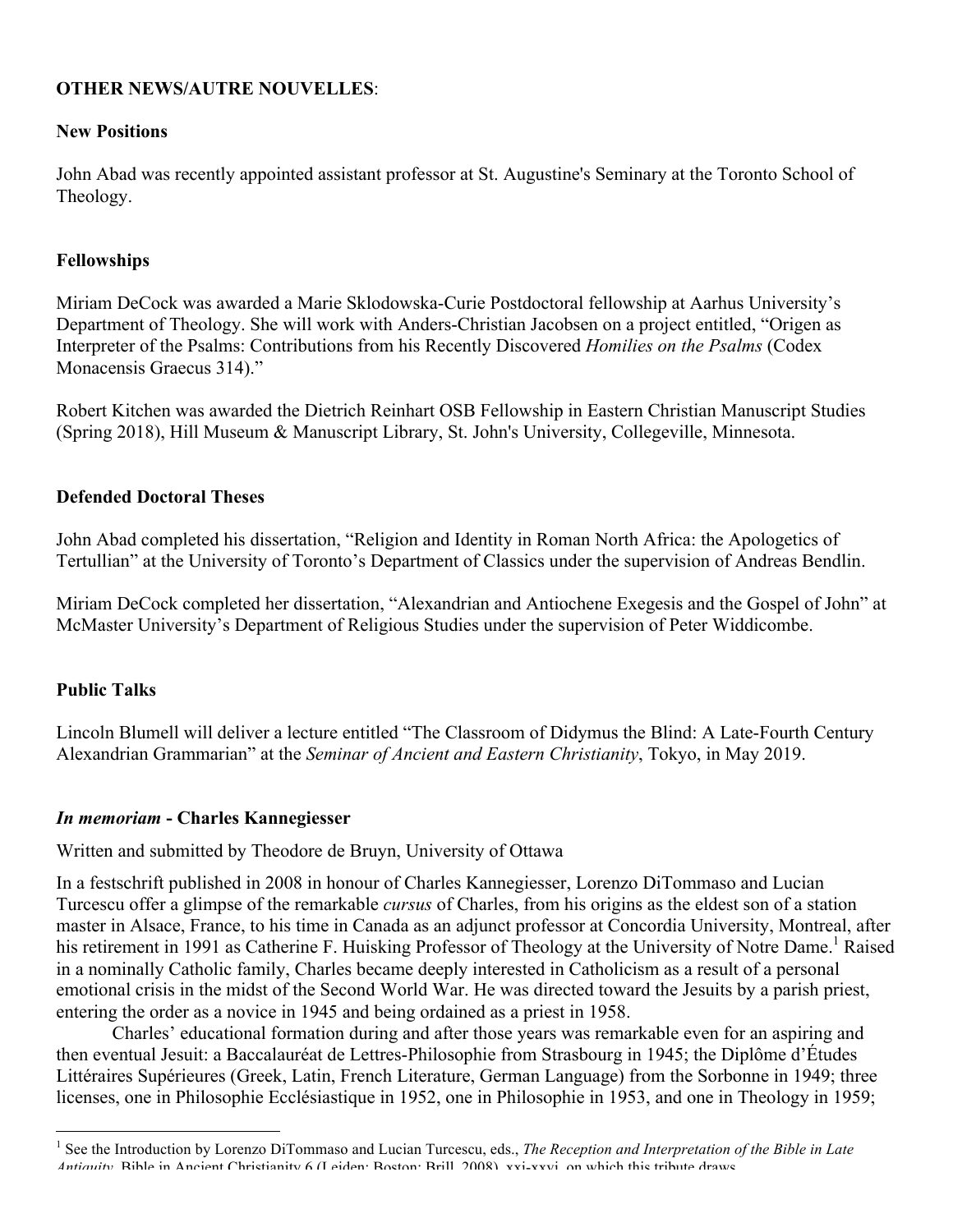and three doctorates, one in Religious Studies from Strasbourg in 1964, one in Theology from the Institut catholique in Paris in 1970, and a Doctorat d'État ès-Lettres from the Université de Paris IV (Sorbonne) in 1982.

After Charles had begun teaching philosophy at the Jesuit Collège St.-Clément in Metz in 1953, he became interested in the church fathers on the recommendation of a colleague. He began reading through them chronologically, beginning with Clement of Rome. By 1955 he had read through to Eusebius of Caesarea and Athanasius of Alexandria. The latter was to become the spiritual love of his life. His first doctorate resulted in an edition of Athanasius' *On the Incarnation* in the series Sources Chrétiennes, and his two other doctorates dealt with Athanasius' *Discourses against the Arians*.

Underlying this intellectual and spiritual itinerary was an acute sensitivity that would not let Charles rest when, over time, he found himself estranged from his context. By the time of his ordination, Charles had become disenchanted with the way in which Catholic theology was taught. He was rescued from this crisis by meeting and befriending the new wave of Catholic theologians and scholars just prior to and after the Second Vatican Council: Yves Congar, Marie-Dominique Chenu, Karl Rahner, Henri de Lubac, Jean Daniélou, and Louis Boyer. It was especially De Lubac and Daniélou who made early Christian sources an integral part of this theological renewal, for Kannengiesser as well as others. In 1963, Danilélou invited Charles to join him at the Institut catholique in Paris, where he would remain until 1980.

Unusual for patristic scholars at the time and a further sign of his open spirit, Charles began visiting the United States as a visiting professor or lecturer from the mid-1970s onwards. He eventually accepted an appointment at the University of Notre Dame in 1980, where he would remain until his retirement in 1991. While at Notre Dame, Charles formed an attachment with Pamela Bright, whom he married after his secularization in 1991. (He had grown distant from the Jesuits already in his last decade in France.)

Pamela was arguably the second love of Charles' life. Certainly, I always knew them as a pair, and I expect that this was true for others of us who got to know Charles better after he and Pamela had moved to Montreal, where Pamela had accepted a position in the Department of Theological Studies at Concordia University. Pamela, who hailed from Brisbane, Australia, also brought Charles down under, where they became friends of the group of scholars at the Centre for Early Christian Studies in the Australian Catholic University. In fact, one of the occasions I had to enjoy the company of Charles and Pamela was when I was giving a lecture at the Centre and—surprise—the two of them showed up!

Charles' scholarly writing was voluminous, exacting, and fearless. (Charles famously disputed the authenticity of Athanasius' third oration against the Arians.) We were fortunate to have a scholar of such calibre among us for the decades that he frequented meetings of this society. Those who are unfamiliar with Charles' work may peruse the bibliography at the end of the 2008 festschrift. From speaking with Charles in the later years of his life, I would say that he had two abiding intellectual and spiritual passions: the theology of Athanasius and patristic interpretation of scripture. His last years with Pamela were spent producing the first edition of the *Handbook of Patristic Exegesis*, and then the second edition. After that he hoped to complete a spiritual biography of Athanasius, which, regrettably, he was unable to complete on account of ill health. It would have been a fascinating coda to a remarkable scholarly and personal journal.

#### **Other**

The Japanese Society for Patristic Studies (JSPS) will publish the sixth volume of the journal *Patristica, supplementary volume* in February, 2019.

Table of Contents:

Youhanna Nessim Youssef & Sameh Farouk Soliman, "The Fraction Prayer Attributed to Severus of Antioch," pp. 1–19.

Hiroshi Tone, "On the Reception of Ambrose's *De Incarnationis Dominicae Sacramento* in the Ninth Century's Adoptionist Controversy," pp. 21–32.